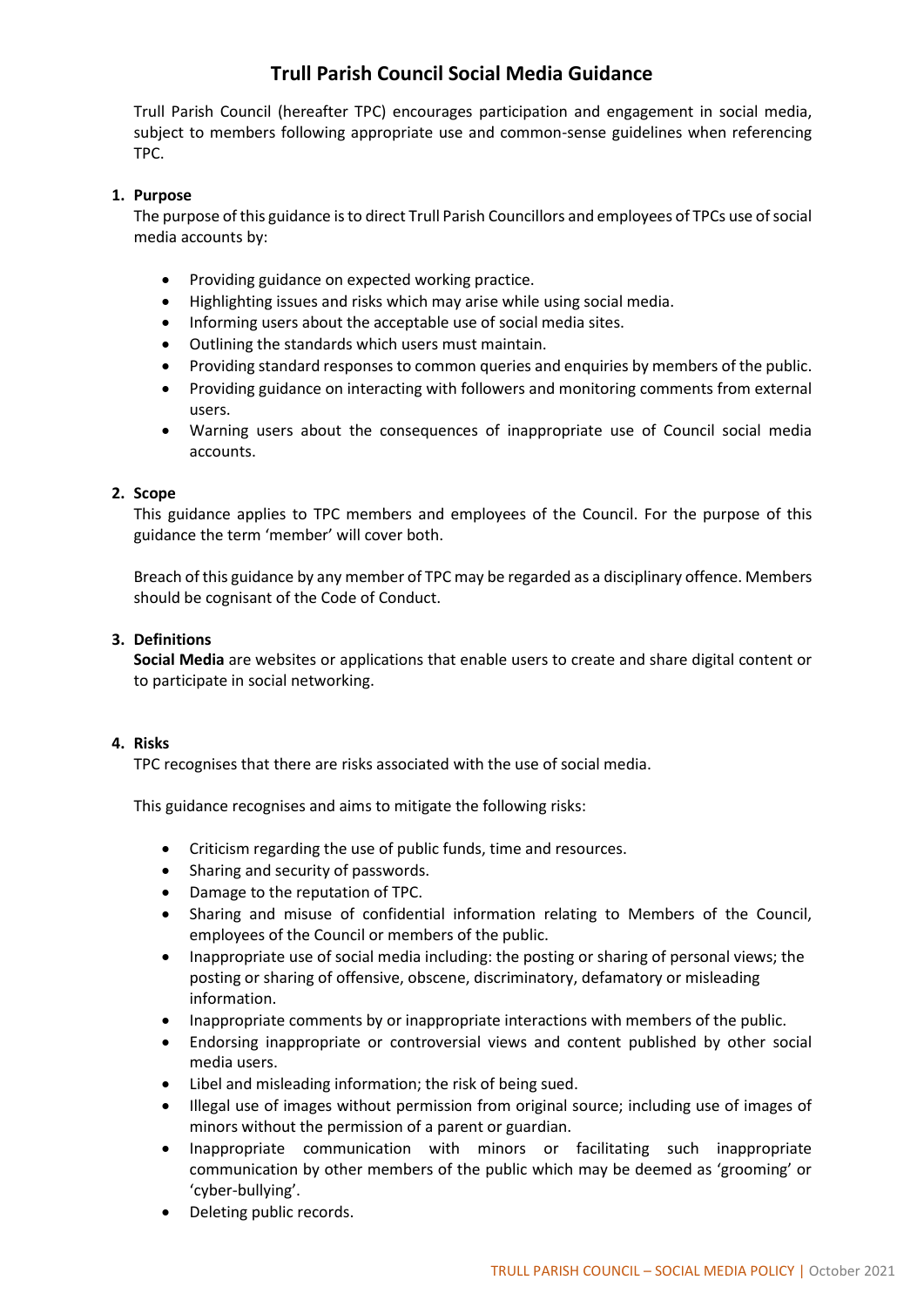- Theft of intellectual property rights.
- Failing to act upon information given by a member of the public via social media.

Non-compliance with this guidance could have a significant effect on the efficient operation of the Council and may result in financial loss and an inability to provide necessary services to our customers.

## **4.1 Purpose and Benefits of Social Media**

Social media provides a platform for TPC to communicate effectively with members of the public. This can be achieved as a two-way process with the Council seeking to keep residents informed in addition to providing a channel through which the public can report issues and direct questions to the Council.

The general rules when drafting content or posting to social media are:

- Use common sense, follow proper professional etiquette, and be aware that in the digital age, nothing posted is entirely private.
- When you draft a message about TPC to appear on Social Media, stick to what you know.
- Do not include in a draft any confidential, undisclosed, proprietary, or internal-use-only information that you obtain as part of your duties with TPC.
- Provide accurate and relevant content that is suitable for the intended audience.

Relevant information from other sources such as other local government authorities and community groups can be included in your draft.

When drafting a post to a social media account the following should be taken into account:

- Do not include any content that is likely to bring TPC, its contractors, staff or members into disrepute.
- Do not include in the draft any inappropriate or misleading information.

### **4.2 Monitoring Social Media and Interacting with Followers**

All members of TPC are encouraged to report any postings on any social media site that may reflect on TPC in a positive or negative or newsworthy way.

This may include posts from other Councils or organisations which will be of interest to residents of Trull, reports of damage to town property and complaints or enquiries from members of the public.

It is TPC policy to only respond on social media where this will not be controversial or lead to any breach or release of personal or sensitive information.

### **4.3 Inappropriate Content**

TPC will not endorse posts to any Social Media which may negatively impact the Council, its staff, contractors or members. This non-exhaustive list includes any of the following:

- Content which could be considered libellous or defamatory.
- Content, which is false, misleading or intended to deceive followers.
- Obscene, sexual or violent content.
- Offensive or discriminatory content.
- Content which promotes illegal activity.
- Bullying.
- Inappropriate contact with minors.
- Engaging in controversial or political debate.